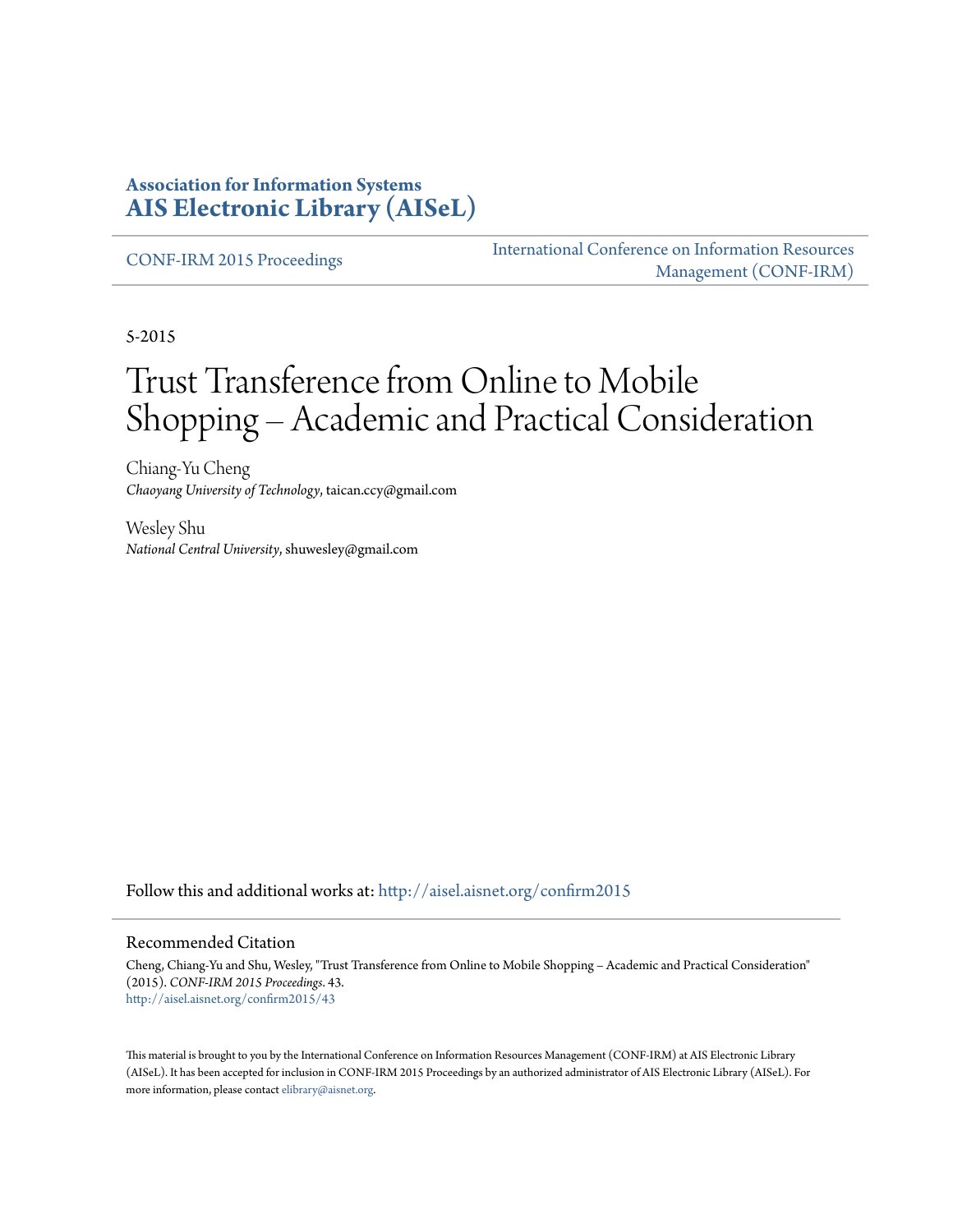## **P08. Trust Transference from Online to Mobile Shopping – Academic and Practical Consideration**

Chiang-Yu Cheng Chaoyang University of Technology taican.ccy@gmail.com

> Wesley Shu National Central University shuwesley@gmail.com

#### *Abstract*

Although mobile computing is getting popular but shopping with mobile devices does not follow the trend. The fundamental reason is the transaction security. Following Model of Argument by Toulmin and Persuasion Principles by Cialdini, we proposed the Trust Transference Facilitator (TTF) to convince users that the mobile shopping is secure. Similar mechanism has been proven to be effective and this study provides evidence that such mechanism can be transferred to the mobile environment. We found that authority+contrast+scarcity mechanism was the most effective way to convince users that the transaction is secure.

#### *Keywords*

Trust, Trust Transference, Credit Card, Mobile Computing, Model of Argument, Principles of Persuasion.

#### **1. Introduction**

The percentage of website traffic coming from mobile devices increased from 17.5% in Q3 2012 to 23.1% in Q4 2012 (Walker Sands, 2012), and 30% on average in 2013 (Sterling, 2014). However, mobile shopping did not catch up with the traffic, showing that consumers are not ready for mobile shopping. Figure 1 illustrates the discrepancy between mobile for internet and mobile for shopping found in Europe, Asia, and America (Rakuten, 2012).For the US data in 2013, this number is 15% (Sterling, 2014).

The cause of such an inconsistency may be that mobile users frequently distrust security in mobile transactions, especially when they are requested to leave their credit card numbers on mobile phone for paying products or services without cards (Brandweiner, 2013). Thus, alleviating consumers' concerns about mobile transaction security is imperative for the proprietors of mobile shopping. However, a scrutiny of the check-out page in APP stores (see Figure 2) reveals that proprietors provide consumers with no explanations regarding how their mobile transactions can be protected. As a result, consumers who have had online credit card shopping experiences may still refuse to use the same tool for mobile shopping due to their security concerns about over-the-air transaction (Au & Kauffman 2008). The credit card issuer, MasterCard (2013), also reported that security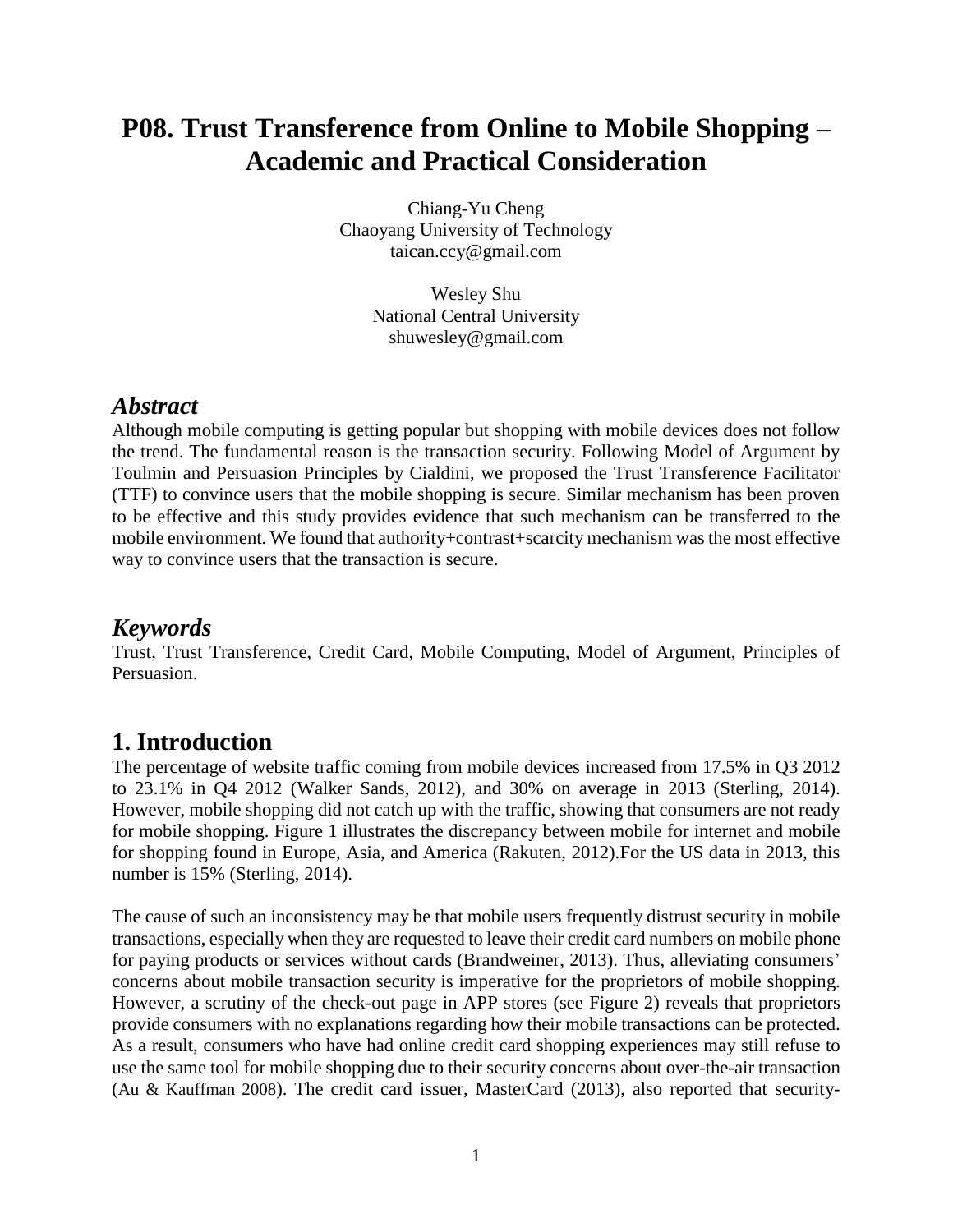related improvements, namely a greater assurance that mobile transactions are secure as well as enhancements to mobile payment security to improve consumers' confidence was ranked high among respondents.



**Figure 1**: The Difference between Mobile for Internet and Mobile for Shopping in 2012

Academic studies have explicitly indicated that online trust has the potential to affect mobile trust, meaning that trust is transferrable from one entity to another (Stewart, 2003). For example, Lin et al. (2011) found that trust in online brokerage services is positively related to trust in mobile brokerage services. Lu et al. (2011) identified that the level of trust a customer has in the Internet payment services positively affects her/his initial trust in mobile payment services offered by the same company. Although these studies highlight the likelihood of trust transference, neither the former nor the latter study presents how trust can be transferred from online-to-mobile shopping in practice.

| <b>Total Price:</b><br>\$1,130.80                                                                                                              | amazon                                    |
|------------------------------------------------------------------------------------------------------------------------------------------------|-------------------------------------------|
| <b>Traveler Name(s)</b>                                                                                                                        |                                           |
| chiang yu cheng                                                                                                                                |                                           |
|                                                                                                                                                | * Add a credit or debit card              |
| <b>UA401-UA3256</b>                                                                                                                            |                                           |
| <b>Departs: 8:00 AM Thu., Dec. 26, 2013 (EWR)</b>                                                                                              | <b>Enter your credit card information</b> |
| <b>Arrives: 9:14 AM</b> Thu., Dec. 26, 2013 (BOS)<br>Change Planes in Boston, MA (BOS) to Flight UA3256.<br><b>Connect time is 40 minutes.</b> | Name on card                              |
| <b>Departs: 9:54 AM</b> Thu., Dec. 26, 2013 (BOS)<br>Arrives: 11:35 AM Thu., Dec. 26, 2013 (IAD)<br><b>Operated by EXPRESSJET AIRLINES DBA</b> |                                           |
| <b>UNITED EXPRESS</b><br>$\blacktriangleright$ View more flight details                                                                        | <b>Expiration date</b>                    |
|                                                                                                                                                | 01<br>2013                                |
| *Miles shown are the actual miles flown                                                                                                        |                                           |
| for this segment. Mileage accrued will<br>vary depending on the terms and                                                                      |                                           |
| conditions of your frequent flyer program.                                                                                                     | Add your card                             |
| <b>Select a Payment Option:</b>                                                                                                                |                                           |
| Visa                                                                                                                                           |                                           |
| <b>Card Number:</b>                                                                                                                            | <b>Gift Cards &amp; Promotional Codes</b> |
|                                                                                                                                                | Apply<br>Enter Code                       |
|                                                                                                                                                |                                           |

**Figure 2**: A Snapshot of the Credit Card Check-out Page from the United Airlines and Amazon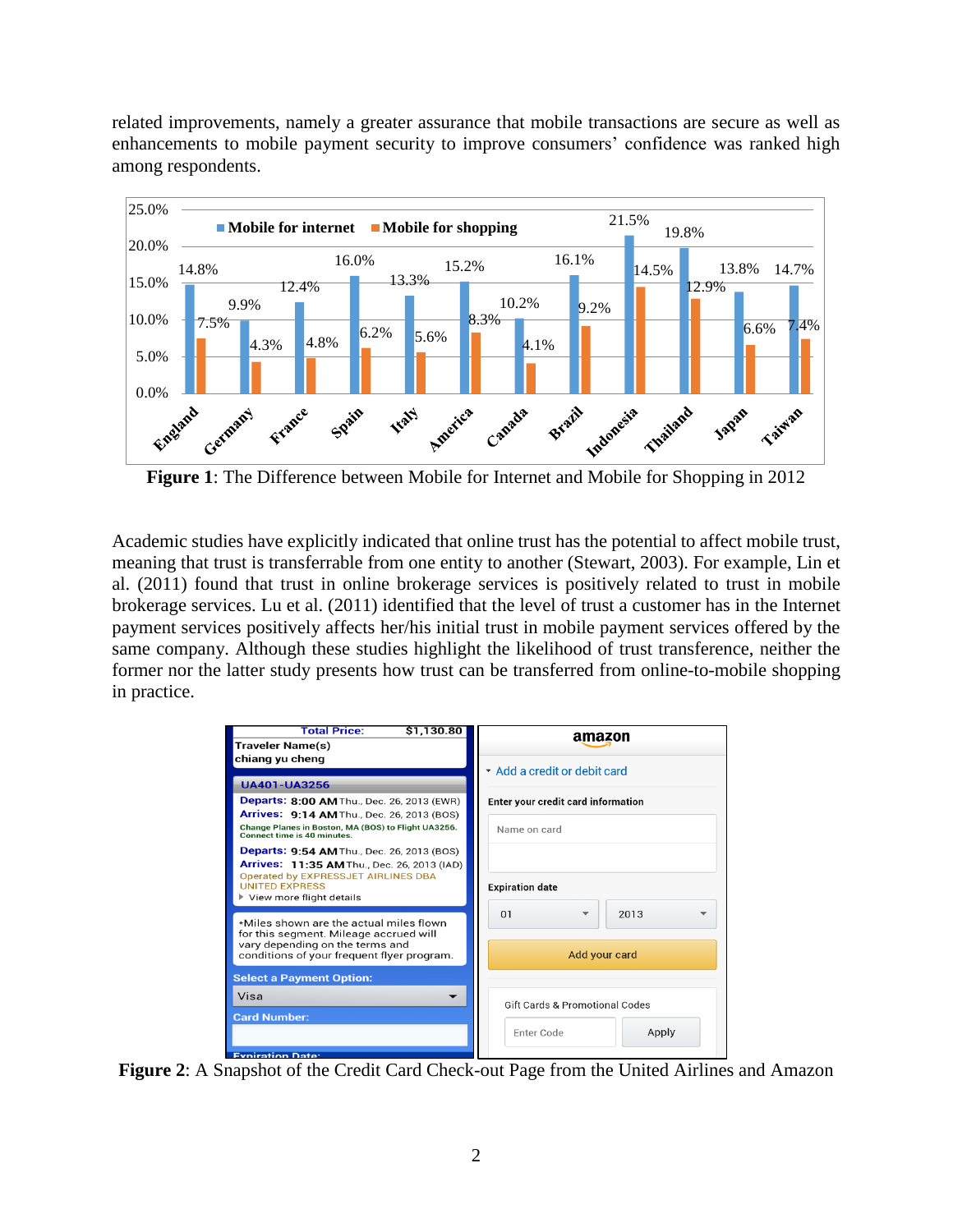To ascertain the way of trust transference from online-to-mobile, the current study proposes the Trust Transference Facilitator (TTF) which draws upon the Model of Argument (Toulmin, 2003) and the Persuasion Principles (Cialdini, 1993). The purpose behind the TTF is to eliminate consumers' concerns about the safety of electronic payments made on mobile devices which in turn increases higher acceptance of mobile transactions.

#### **2. Convincing transaction security for mobile shopping**

Toulmin (2003) proposed the model of argument which asserts that a convincing argument should contain at least three elements, including claim, data, and backing. *Claim element* refers to a proposition being argued for, while *data element* pertains to the facts used to support the claim. As for *backing element*, it comprises the evidence that justifies the acceptance of the data. In the context of public health, for example, the claim argues that smokers who are smoking in public places should be prohibited. The supporting data consists of the fact that people who are exposed to secondhand smoke have a higher probability of falling chest cavity ills than the ones without secondhand smoke exposure. The backing provides the evidence for the validity of the data: the medical survey with one hundred lung cancer patients reveals that 80% of them are regularly exposed to nicotine smoke, while 20% of the others are not. Applying this idea to our research context, the claim-data-backing scenario can be that you don't need to worry about leaving your credit card number here (claim). Unlike other APP stores use merely 1024 bits SSL encryption, our store protects every mobile transaction with the longest 2048 bits SSL encryption which is the same with desktop shopping (data). According to the evidence of the trustmark issuer, hackers will need to take an unreasonable amount of time to unscramble the protection if the encryption is long enough (backing). The claim-data-backing scenario assists us to understand the theoretical underpinning of the argument that persuade mobile shoppers to transfer their trust from online-tomobile, but if one wants to understand how trust transference can be realized in practice she/he needs to identify the factors that affect it. These factors can be grasped by applying Cialdini's (1993) principles of persuasion.

Cialdini proposed seven principles that persuaders can use to achieve the persuasion: reciprocity, commitment, liking, social proof, authority, contrast, and scarcity. Although the first three principles are prominent in the success of persuasion (Huang et al., 2006), we do not aim to explore the effects of mutual benefits (reciprocity), commitments by both persuading parties (commitment), feeling toward the persuader (liking), or informational social influence coming from others (social proof). Instead, the current study purports to explore the correspondence of the last three Cialdini's principles to the claim-data-backing scenario. *Authority* is the extent to which a persuader has a certain level of prestige and plays the role of a reliable information source. Recipients tend to believe that accepting information from a persuader with sound reputation decreases the likelihood of making a wrong decision (Fuller et al., 2007). In mobile shopping context, the authority principle can be presented by the trustmark that claims how mobile transactions are expertly and prestigiously secured. *Contrast* pertains to a comparison that can be used to distinguish unlikeness of whatever is being compared. For example, if individuals first eat the sweet fruit and then the sour fruit, they will feel the second fruit to be more sour than they would had not eaten the sweet fruit first. Thus, applying the contrast principle in mobile transactions can inform consumers that an APP store with 2048 bits SSL has longer data encryption than the one with 1024 bits SSL. *Scarcity* refers to objects of persuasion that are both valuable and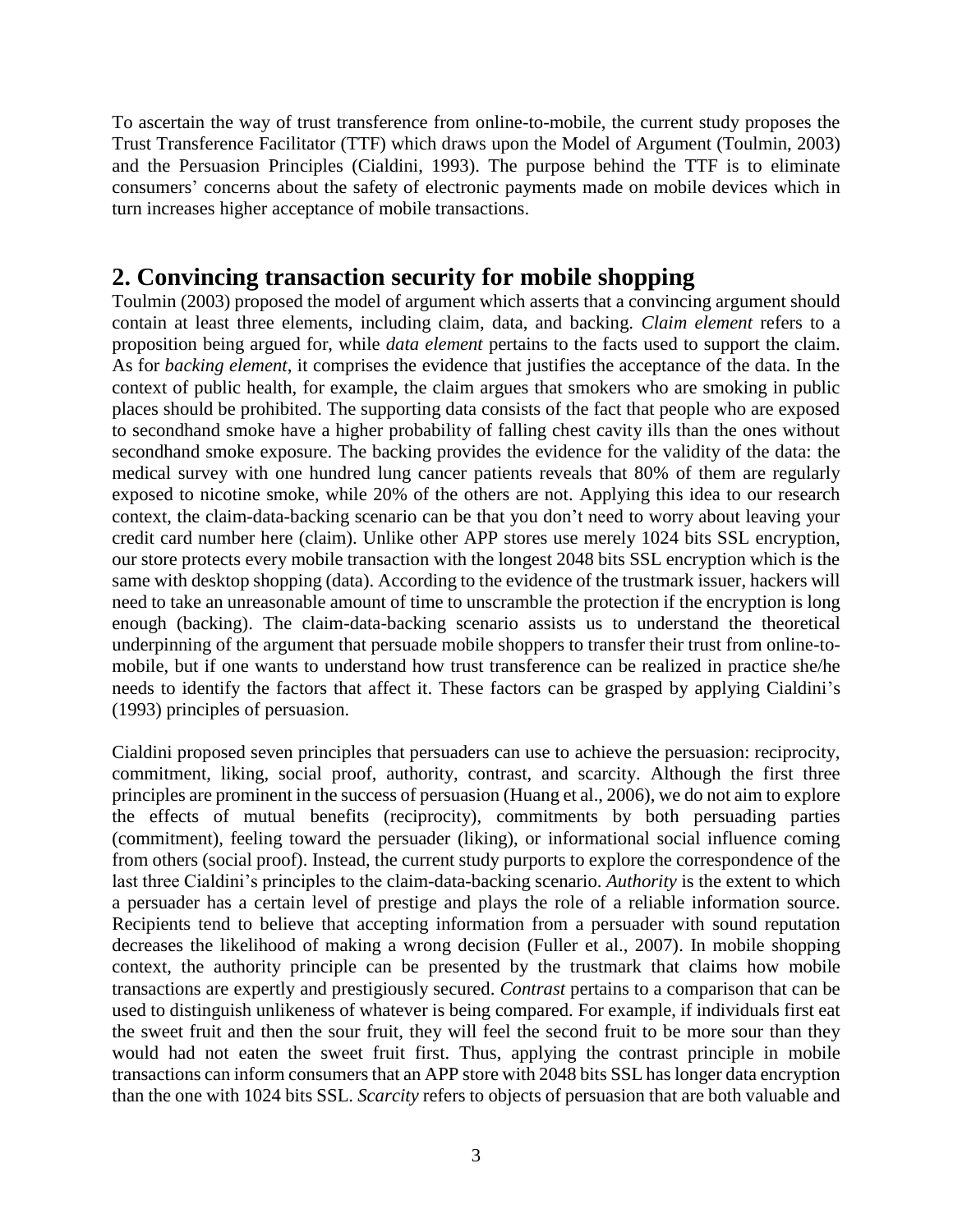rare. It has been shown that objects and opportunities become more valuable as they become less available (Mazis 1975). The scarcity principle here supports why 2048 bits SSL encryption is safer than 1024 bits SSL encryption; that is, the longer is the data encryption provided, the more times hackers will need to break into the protection. Thus, encrypted credit card number is seldom to be descrambled even it is transited over the air.

#### **3. Experimenting the Best TTF**

An experiment with one treatment (i.e., persuasion message) was conducted to explore the likelihood of trust transfer from online-to-mobile. The treatment has three levels. Each of them denotes a different strength level of the persuasion message (see Figure 3). The first level of the message is regarded as the weakest persuasion because it presents only authority principle to the recipients. As shown in the upper right of the figure, the TWCA trust mark is presented by a simple sign together with its proposition but such authority principle shows no specific explanation about how mobile shoppers can believe that the proposition given by the trust mark is true. In the lower left of the figure, the second level of the message presents not only authority principle to the recipients but also contrast principle to them (i.e., authority-contrast). Contrast principle here complements to authority principle revealing how a 100% safe transaction can be assured by the encrypted APP store but not by unencrypted ones. Although this addition assists mobile shoppers to judge the truthfulness of the trust mark proposition, it is unable to dispel their suspicions in why shopping at the encrypted APP store is 100% safe. As shown in the lower right of the figure, the third level of the message is expected to have the strongest persuasion because it further explains why the encrypted APP store is 100% safe (i.e., authority-contrast-scarcity); that is, if one wants to crack 2048 bits SSL encryption, she/he will need to spend unreasonable time to do so (e.g., a trillion years). Thus, cracking an encrypted APP store is unlikely and leaving credit card number out there is inarguably safe.

#### **4. Participant Selection**

Because our goal is to validate the best TTF that persuades non-mobile credit card shoppers into mobile credit card shoppers, we need to screen eligible participants and invite them to participate the experiment. The eligibilities of the participants are (1) They must be a credit card holder, (2) They must carry at least one mobile phone, and (3) They must have online desktop shopping experience using credit cards. Consumers who have used credit card to pay for the products at the check-out counter of the physical mall are confirmed to be a credit card holder. We greet these credit card holders to indicate our research purpose and ask them if they would like to join the experiment. Credit card holders who would like to participate the experiment were requested to answer the following questions: (1) Do you carry a mobile phone with you? (2) Have you had any credit card shopping experience on your desktop? (3) Have you had any credit card shopping experience on your mobile phone? If not, what are the reasons that you do not use a credit card to shop on your mobile phone? Respondents who answered questions 1 and 2 with "Yes," and question 3 with "did not have mobile credit card shopping experience because of security concerns" were categorized into the group of non-mobile credit card shoppers. Respondents who answered questions 1 through 3 with "Yes," were put into the group of mobile credit card shoppers.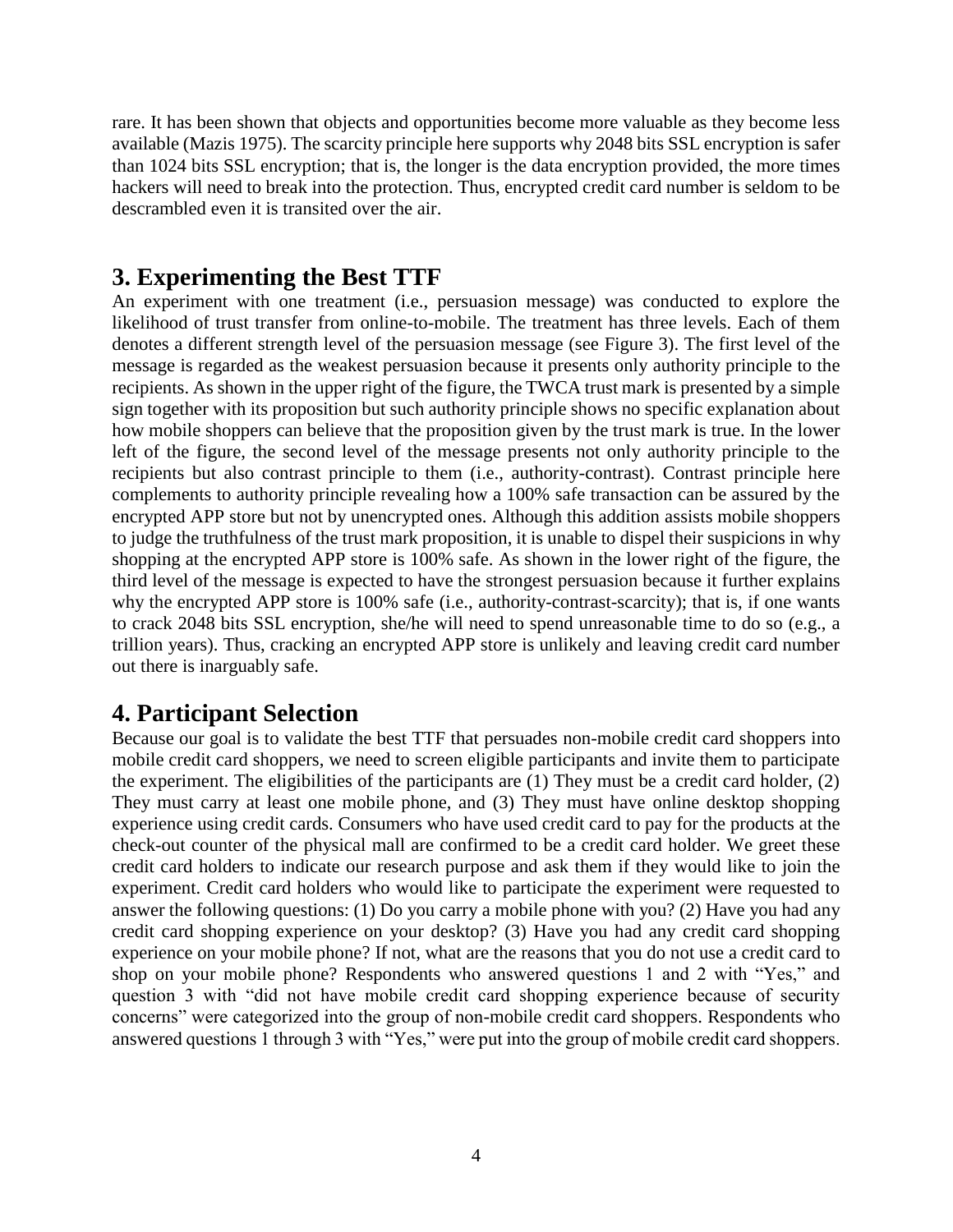| <b>Payment</b>                                                                                                                                                                                                                                                                                                                                                                                                                                                                                            |             | Payment                                                                                                                                                                                                                                                                                                                                                                                                                                                                                                                                                                                                                                                                                                                                                                                                                                                                 |             |
|-----------------------------------------------------------------------------------------------------------------------------------------------------------------------------------------------------------------------------------------------------------------------------------------------------------------------------------------------------------------------------------------------------------------------------------------------------------------------------------------------------------|-------------|-------------------------------------------------------------------------------------------------------------------------------------------------------------------------------------------------------------------------------------------------------------------------------------------------------------------------------------------------------------------------------------------------------------------------------------------------------------------------------------------------------------------------------------------------------------------------------------------------------------------------------------------------------------------------------------------------------------------------------------------------------------------------------------------------------------------------------------------------------------------------|-------------|
| Product Total:                                                                                                                                                                                                                                                                                                                                                                                                                                                                                            | \$2,799.99  | Product Total:                                                                                                                                                                                                                                                                                                                                                                                                                                                                                                                                                                                                                                                                                                                                                                                                                                                          | \$2,799.99  |
| Shipping:                                                                                                                                                                                                                                                                                                                                                                                                                                                                                                 | <b>FREE</b> | Shipping:                                                                                                                                                                                                                                                                                                                                                                                                                                                                                                                                                                                                                                                                                                                                                                                                                                                               | <b>FREE</b> |
| Sales Tax:                                                                                                                                                                                                                                                                                                                                                                                                                                                                                                | \$265.00    | Sales Tax:                                                                                                                                                                                                                                                                                                                                                                                                                                                                                                                                                                                                                                                                                                                                                                                                                                                              | \$265.00    |
| Is this a tax-exempt purchase?                                                                                                                                                                                                                                                                                                                                                                                                                                                                            |             | Is this a tax-exempt purchase?                                                                                                                                                                                                                                                                                                                                                                                                                                                                                                                                                                                                                                                                                                                                                                                                                                          |             |
| <b>Order Total:</b>                                                                                                                                                                                                                                                                                                                                                                                                                                                                                       | \$3,064.99  | Order Total:                                                                                                                                                                                                                                                                                                                                                                                                                                                                                                                                                                                                                                                                                                                                                                                                                                                            | S3.064.99   |
| <b>Credit Card</b>                                                                                                                                                                                                                                                                                                                                                                                                                                                                                        |             | <b>Credit Card</b>                                                                                                                                                                                                                                                                                                                                                                                                                                                                                                                                                                                                                                                                                                                                                                                                                                                      |             |
| <b>Card Type</b>                                                                                                                                                                                                                                                                                                                                                                                                                                                                                          |             | Ca∣<br>TWCA provides a 100% safe transaction for                                                                                                                                                                                                                                                                                                                                                                                                                                                                                                                                                                                                                                                                                                                                                                                                                        |             |
| Choose Card<br>$\overline{\phantom{a}}$                                                                                                                                                                                                                                                                                                                                                                                                                                                                   |             | every mobile customer!<br>2.16<br>Cho                                                                                                                                                                                                                                                                                                                                                                                                                                                                                                                                                                                                                                                                                                                                                                                                                                   |             |
| <b>Card Number</b>                                                                                                                                                                                                                                                                                                                                                                                                                                                                                        |             | Ok<br>Сa                                                                                                                                                                                                                                                                                                                                                                                                                                                                                                                                                                                                                                                                                                                                                                                                                                                                |             |
| <b>Expiration Date</b>                                                                                                                                                                                                                                                                                                                                                                                                                                                                                    |             | <b>Expiration Date</b>                                                                                                                                                                                                                                                                                                                                                                                                                                                                                                                                                                                                                                                                                                                                                                                                                                                  |             |
|                                                                                                                                                                                                                                                                                                                                                                                                                                                                                                           |             |                                                                                                                                                                                                                                                                                                                                                                                                                                                                                                                                                                                                                                                                                                                                                                                                                                                                         |             |
| Payment                                                                                                                                                                                                                                                                                                                                                                                                                                                                                                   |             | Payment                                                                                                                                                                                                                                                                                                                                                                                                                                                                                                                                                                                                                                                                                                                                                                                                                                                                 |             |
| Product Total:                                                                                                                                                                                                                                                                                                                                                                                                                                                                                            | \$2,799.99  | Product Total:                                                                                                                                                                                                                                                                                                                                                                                                                                                                                                                                                                                                                                                                                                                                                                                                                                                          | \$2,799.99  |
| Shipping:                                                                                                                                                                                                                                                                                                                                                                                                                                                                                                 | <b>FREE</b> | Shipping:                                                                                                                                                                                                                                                                                                                                                                                                                                                                                                                                                                                                                                                                                                                                                                                                                                                               | FREE        |
| Sales Tax:                                                                                                                                                                                                                                                                                                                                                                                                                                                                                                | \$265.00    | Sa<br>TWCA provides a 100% safe transaction for                                                                                                                                                                                                                                                                                                                                                                                                                                                                                                                                                                                                                                                                                                                                                                                                                         | 55.00       |
| Is this a tax-exempt purchase?                                                                                                                                                                                                                                                                                                                                                                                                                                                                            |             | every mobile customer!<br>Is                                                                                                                                                                                                                                                                                                                                                                                                                                                                                                                                                                                                                                                                                                                                                                                                                                            |             |
| <b>Order Total:</b><br>TWCA provides a 100% safe transaction for<br><b>TWO-3</b><br>every mobile customer!<br>Crl<br>Unlike other mobile stores that provide no<br>Cal<br>security declaration, our store uses a world-high<br>2048 bit SSL to assure the safety of your credit<br>Chol<br>card information. We are dedicated to providing<br>our customers with a safe and reliable mobile<br>Cal<br>transaction environment.<br>Ok<br><b>Expiration Date</b><br>Month $  $ Year<br><b>Security Code</b> | \$3,064.99  | Ord<br>Unlike other mobile stores that provide no<br>security declaration, our store uses a world-high<br>2048 bit SSL to assure the safety of your credit<br>Crl<br>card information. We are dedicated to providing<br>our customers with a safe and reliable mobile<br>Ca transaction environment SSL encryption ensures<br>that information is scrambled in transit so that<br>Chol<br>only the authorized recipient can decode it. The<br>number of bits tells you the size of the key. At<br>current computing speeds, a hacker with the<br>Cal<br>motivation to attack would require a trillion years<br>to break into a session with 1024 bit encryption.<br>In other words, it is impossible for our data to be<br>stolen in a reasonable time. So you can feel free<br>to leave your credit card information here.<br>Exi<br>Mor<br>Ok<br><b>Security Code</b> | 64.99       |

**Figure 3**: The Treatment Levels *Level 2: authority-contrast Level 3: authority-contrast-scarcity*

Respondents who answered question 1 or question 2 with "No" were disqualified. An email with a QR-Code (Quick Response Code) was sent to the participants to explain the procedure of the experiment. First, they were requested to complete the questionnaire that measures their ex-ante attitude toward using credit card for mobile check-out. Second, they needed to download and install the virtual APP store represented by the QR Code. Third, they were asked to visit the APP store and choose a high-price digital camera they wanted to purchase. High-price digital cameras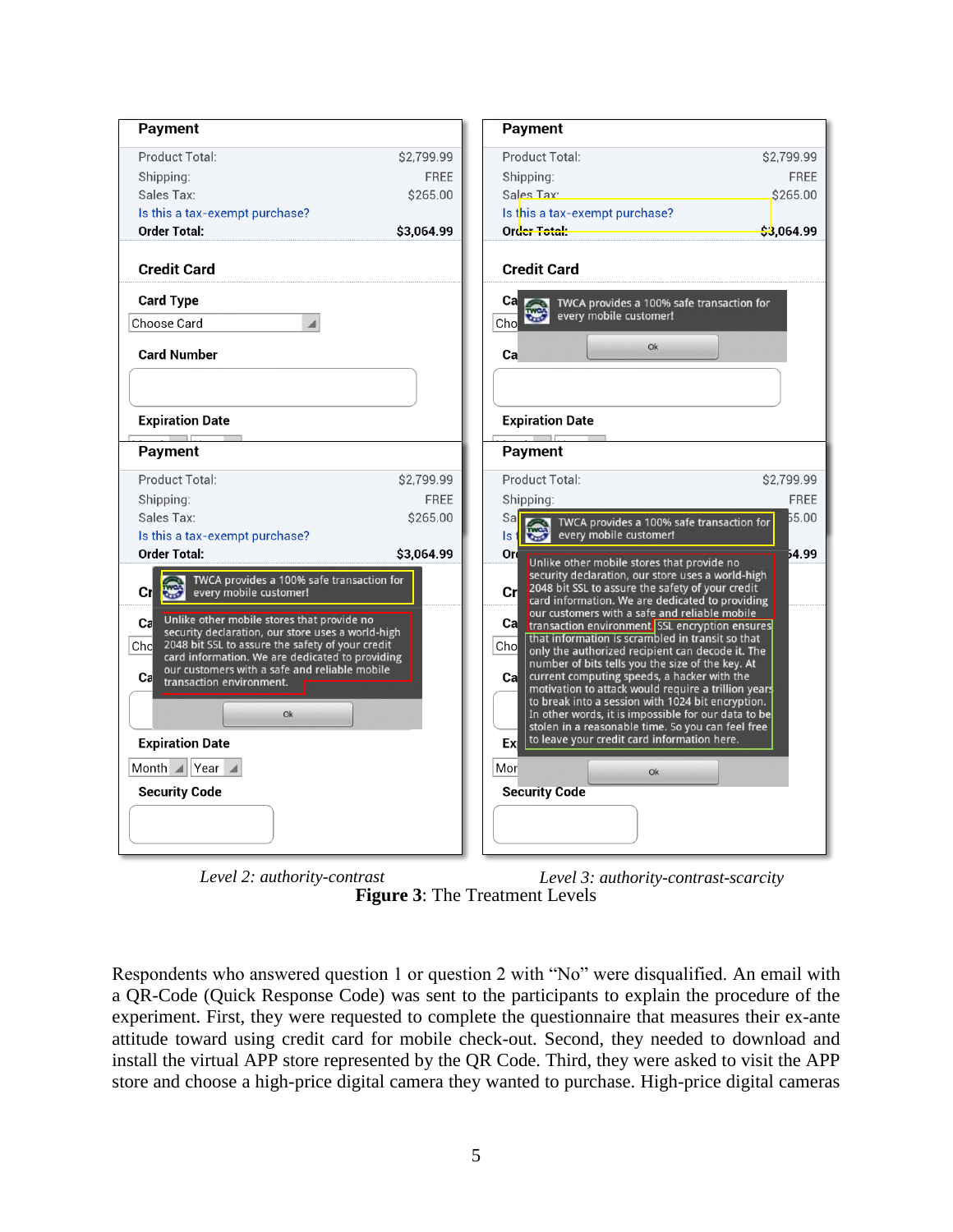were chosen as the researched product because we expected that the more participants had to pay for the product, the more susceptible they would be to the persuasion message (see Figure 4).



**Figure 4**: A Virtual APP Store

Fourth, participants needed to accomplish the purchase with a credit card. Their decisions were to be based on the persuasion message they received at the check-out page, which varied by the treatment levels (see Figure 3 again). To ensure that the participants have attracted by the persuasion message, they were requested to complete another questionnaire that asked them to choose the correct message (which they had just seen) in each of the three treatment levels. They could not continue the experiment until they did so. Finally, the participants were presented with the ex-post attitude and demographic questionnaires. Note that the APP store with different strengths of the persuasion message was randomly downloaded. Participants were unable to control which version of the APP store they would like to download. For example, a participant may be assigned to download the APP store with a moderate-strength message, while another participant may be assigned to download the APP store with a strong message. To avoid experimental biases, participants who took the experiment for more than once (as tracked by IMEI, International Mobil Equipment Identity) were excluded from the analyses. All participants received a \$10 reward for their participation. To further motivate them to concentrate on the message, they were told before the experiment that one of them would be selected by lottery to win an Android tablet if they fulfill the experimental requirements.

#### **5. Measurement for Trusting Attitude**

To monitor trust transference, both ex-ante and ex-post attitudes were measured using 7-point Likert scale items adapted with minor modifications from Joo et al. (2003), where 1 meant "strongly disagree" and 7 meant "strongly agree." Ex-ante attitude evaluates participants' original attitudes toward using credit card for mobile payment, while ex-post attitude evaluates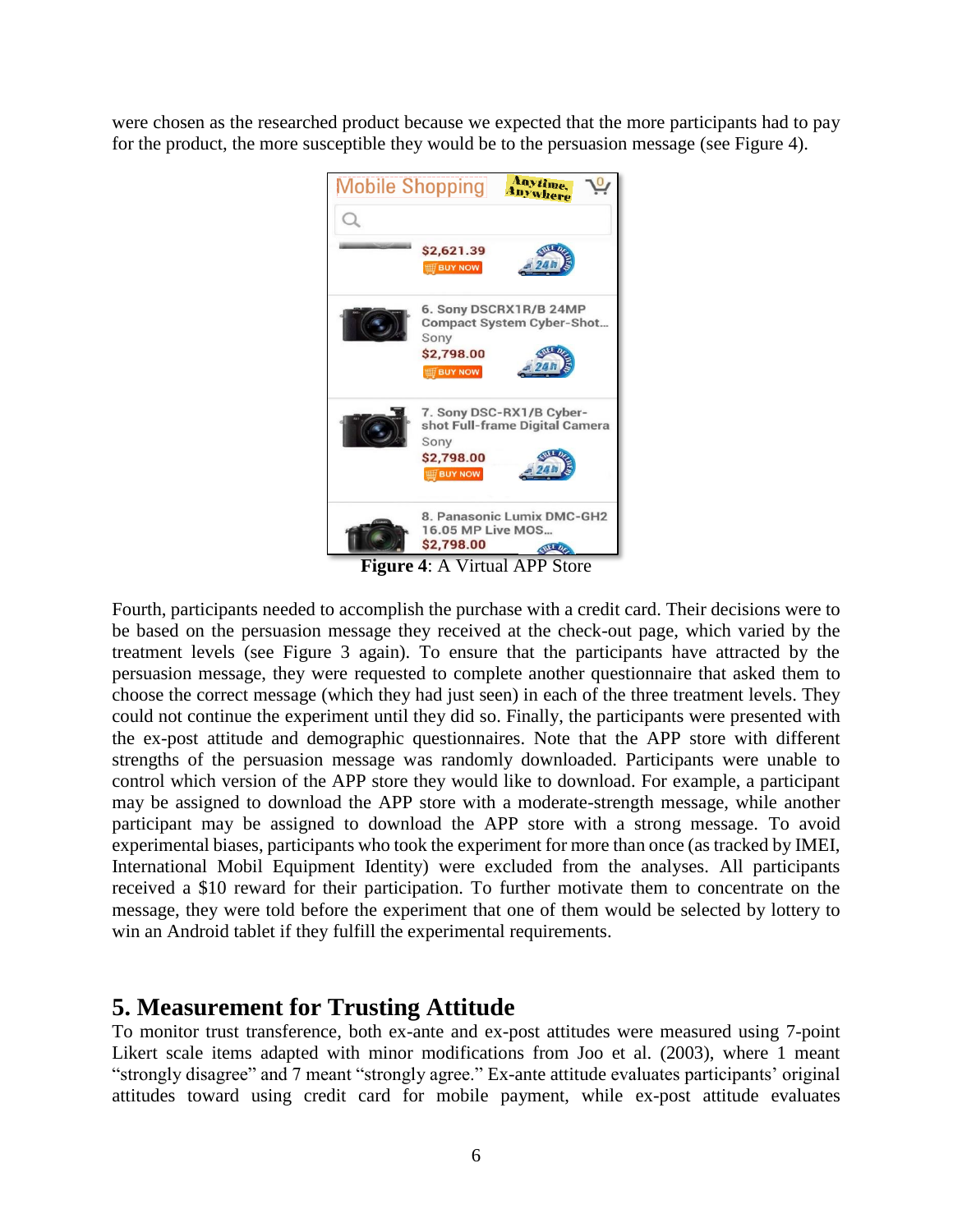participants' updated attitudes after they were given the persuasion messages (see Table 1). Trust ascension is said to occur if the average score of ex-ante attitude is significantly lower than the average score of ex-post attitude, while trust attenuation arises when the average score of ex-ante attitude is significantly higher than the average score of ex-post attitude. The insignificant difference between the two attitudes represents trust unchange. Because pariticipants' knowledge about SSL encryption might affect their acceptance of that the persuasion messages, we therefore controlled for such knowledge by asking participants to answer the question "Do you know that the SSL encryption is operated by an APP store rather than a third party." Those who answered "YES" were proven to have prior knowledge about SSL encryption ; whereas those who answered "NO" were not.

| Construct                  | Measure (for mobile credit card shoppers)                | Loading        | <b>AVE</b> |
|----------------------------|----------------------------------------------------------|----------------|------------|
| Ex-ante attitude (EAA)     |                                                          |                |            |
| composite reliability=0.79 |                                                          |                |            |
| EAA1                       | Based on my experience, the transaction security         | 0.85           | 0.57       |
|                            | assured by the APP store I have shopped increases my     |                |            |
|                            | confidence in using a credit card out there.             |                |            |
| EAA2                       | Based on my experience, the transaction security         | 0.64           |            |
|                            | asserted by the APP store I have shopped alleviates my   |                |            |
|                            | worries about using a credit card out there.             |                |            |
| EAA3                       | Based on my experience, the transaction security         | 0.75           |            |
|                            | guaranteed by the APP store I have shopped               |                |            |
|                            | effectively reduces my concerns about using a credit     |                |            |
|                            | card out there.                                          |                |            |
| Construct                  | Measure (for non-mobile credit card shoppers)            | <b>Loading</b> | <b>AVE</b> |
| Ex-ante attitude (EAA)     |                                                          |                |            |
| composite reliability=0.90 |                                                          |                |            |
| EAA1                       | Even I have never used my credit card to buy             | 0.81           | 0.75       |
|                            | something from my mobile phone, I believe that the       |                |            |
|                            | transaction security assured by any APP store can        |                |            |
|                            | increase my confidence in using a credit card out there. |                |            |
| EAA <sub>2</sub>           | Even I have never used my credit card to buy             | 0.99           |            |
|                            | something from my mobile phone, I believe that the       |                |            |
|                            | transaction security asserted by any APP store can       |                |            |
|                            | alleviate my worries about using a credit card out       |                |            |
|                            | there.                                                   |                |            |
| EAA3                       | Even I have never used my credit card to buy             | 0.77           |            |
|                            | something from my mobile phone, I believe that the       |                |            |
|                            | transaction security guaranteed by any APP store can     |                |            |
|                            | effectively lessen my concerns about using a credit      |                |            |
|                            | card out there.                                          |                |            |
| <b>Construct</b>           |                                                          |                |            |
|                            | Measure (for mobile credit card shoppers)                | Loading        | <b>AVE</b> |
| Ex-post attitude (EPA)     |                                                          |                |            |
| composite reliability=0.76 |                                                          |                |            |
| EPA1                       | The transaction security assured by the APP store        | 0.69           | 0.51       |
|                            | increases my confidence in using a credit card out       |                |            |
|                            | there.                                                   |                |            |
| EPA <sub>2</sub>           | The transaction security asserted by the APP store       | 0.83           |            |
|                            | alleviates my worries about using a credit card out      |                |            |
|                            | there.                                                   |                |            |
| EPA3                       | In general, the credit card transaction security         | 0.60           |            |
|                            | advocated by the APP store is trustworthy.               |                |            |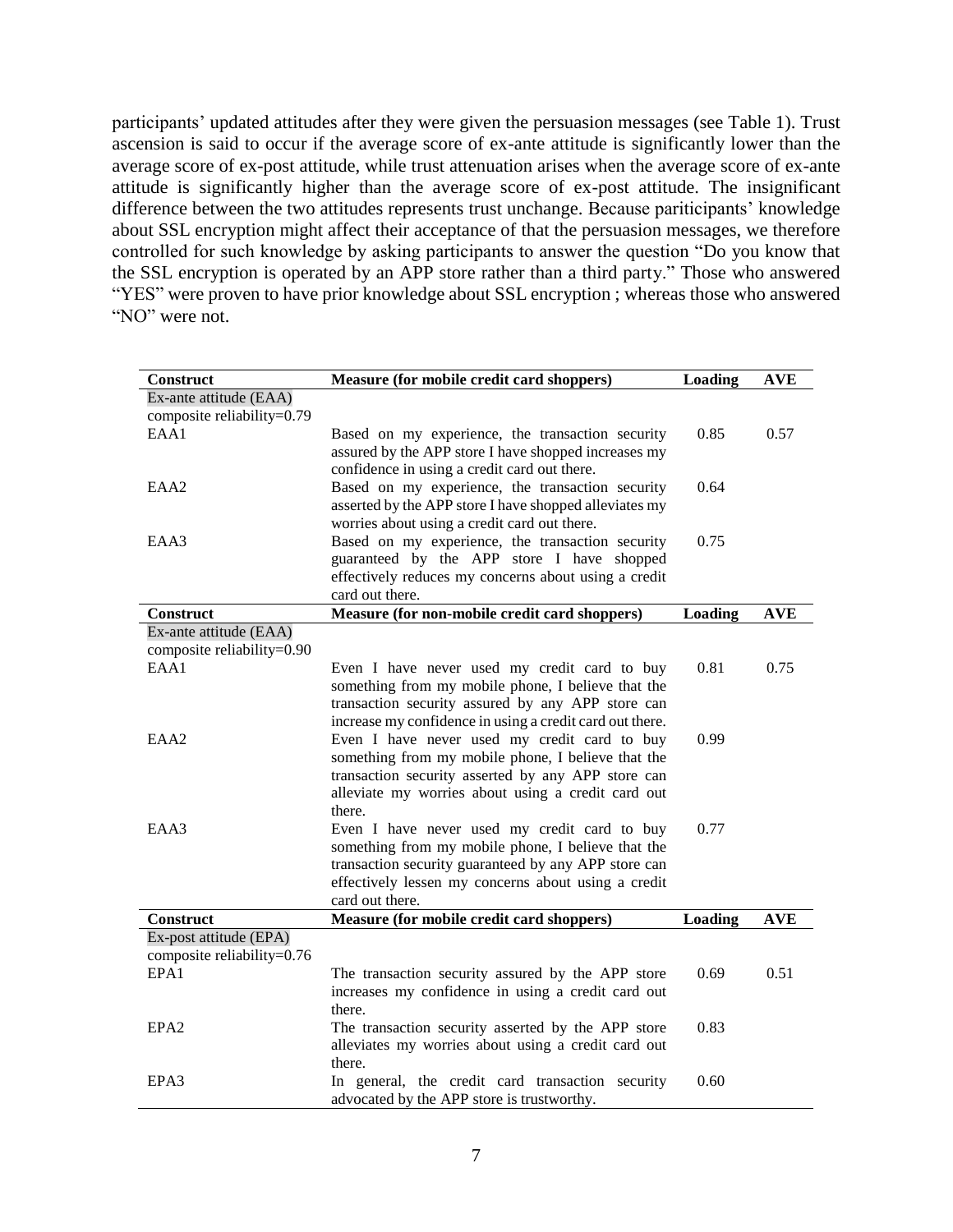| <b>Construct</b>              | Measure (for non-mobile credit card shoppers)       | <b>Loading</b> | <b>AVE</b> |
|-------------------------------|-----------------------------------------------------|----------------|------------|
| Ex-post attitude (EPA)        |                                                     |                |            |
| composite reliability= $0.97$ |                                                     |                |            |
| EPA1                          | The transaction security assured by the APP store   | 0.96           | 0.93       |
|                               | increases my confidence in using a credit card out  |                |            |
|                               | there.                                              |                |            |
| EPA <sub>2</sub>              | The transaction security asserted by the APP store  | 0.96           |            |
|                               | alleviates my worries about using a credit card out |                |            |
|                               | there.                                              |                |            |
| EPA3                          | In general, the credit card transaction security    | 0.96           |            |
|                               | advocated by the APP store is trustworthy.          |                |            |
|                               | <b>Table 1:</b> Measurement Items                   |                |            |

#### **6. Analyses and Results**

Table 2 summarizes the participant characteristics. Of 360 participants, 44.72% were male and 55.28% were female. 35.28% of them were office workers and 29.17% were students. 58.61% of them were in the 20 to 30 year age group. Undergraduate is the most prevalent degree (50.83%) followed by the postgraduate degree (30.56%).

| <b>Measure</b> | <b>Items</b>  | <b>Frequency</b>             | Percentage % |
|----------------|---------------|------------------------------|--------------|
|                | Male          | 161                          | 44.72        |
| Gender         | Female        | 199                          | 55.28        |
|                | Under 20      | 56                           | 15.56        |
|                | $20 - 25$     | 89                           | 24.72        |
| Age            | $26 - 30$     | 122                          | 33.89        |
|                | Over 30       | 93                           | 25.83        |
|                | Office worker | 127                          | 35.28        |
|                | Student       | 105                          | 29.17        |
| Occupation     | Freelancer    | 67                           | 18.61        |
|                | Others        | 61                           | 16.94        |
| Education      | Junior school | 31                           | 8.61         |
|                | Senior school | 67                           | 10.00        |
|                | Undergraduate | 183                          | 50.83        |
|                | Postgraduate  | 110                          | 30.56        |
|                |               | <b>Table 2. Demographics</b> |              |

Preliminary data screening was conducted before the formal analysis. As summarized in Table 1, the composite reliabilities of the attitude constructs exceeded 0.76. All the items listed in the table exhibit loadings greater than 0.60 within their respective constructs. The average variance extracted (AVE) for each construct were greater than 0.51. Table 3 shows that the correlation between the pair of constructs was less than the corresponding AVEs (diagonal values). Thus, both criteria for convergent validity and discriminant validity were met (Hair et al., 2006). In addition, manipulation check was conducted to test whether the levels of message strength differ on the expost attitude. Participants were asked to rate the statement of perceived message diagnosticity (Jiang and Benbasat 2007): "The persuasion message is helpful for me to understand how a credit card transaction is secured by the APP store." This statement was rated on a Likert scale item, where 1 means "strongly disagree" and 7 means "strongly agree." As shown in Table 3, message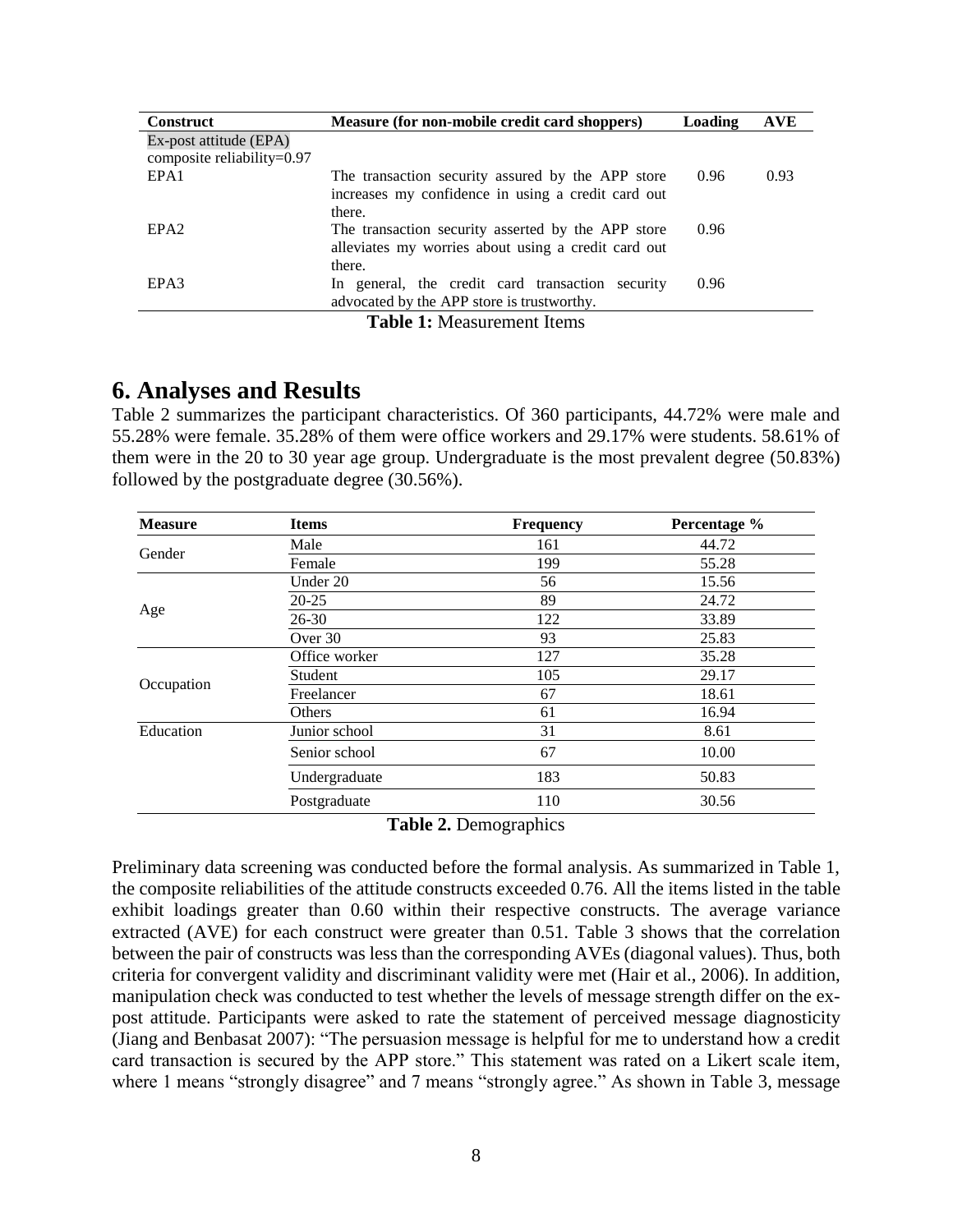strength was successfully differentiated. Participants indicated that more understanding was available on the check-out page in strong persuasion than in the moderate and low persuasions.

| <b>Construct</b> (mobile shoppers)                                        | <b>AVE</b>             | EAA                    | EPA  |  |  |
|---------------------------------------------------------------------------|------------------------|------------------------|------|--|--|
| Ex-ante attitude                                                          | 0.57                   | 0.75                   |      |  |  |
| Ex-post attitude                                                          | 0.51                   | 0.44                   | 0.71 |  |  |
| <b>Construct</b> (non-mobile shoppers)                                    | <b>AVE</b>             | EAA                    | EPA  |  |  |
| Ex-ante attitude                                                          | 0.75                   | 0.87                   |      |  |  |
| Ex-post attitude                                                          | 0.93                   | 0.18                   | 0.96 |  |  |
| Manipulation check (mobile shoppers): perceived message diagnosticity     |                        |                        |      |  |  |
| Strong persuasion (authority-                                             | Moderate persuasion    | Low persuasion         |      |  |  |
| contrast-scarcity)                                                        | (authority-contrast)   | (authority)            |      |  |  |
| Mean: 6.42 / Std: 0.54                                                    | Mean: 6.32 / Std: 0.37 | Mean: 5.87 / Std: 0.65 |      |  |  |
| $F(2, 177)=18.37, p<0.001$                                                |                        |                        |      |  |  |
| Manipulation check (non-mobile shoppers): perceived message diagnosticity |                        |                        |      |  |  |
| Strong persuasion (authority-                                             | Moderate persuasion    | Low persuasion         |      |  |  |
| contrast-scarcity)                                                        | (authority-contrast)   | (authority)            |      |  |  |
| Mean: 6.10 / Std: 0.47                                                    | Mean: 4.51 / Std: 0.48 | Mean: 3.15 / Std: 0.57 |      |  |  |
| $F(2, 177)=130.82, p<0.001$                                               |                        |                        |      |  |  |

**Table 3:** Discriminant Validity Tests and Manipulation Check

To test trust transference, we performed a two-way ANOVA (see Table 4). The results revealed that the main effect of message strength was significant in non-mobile shopper group (*F*=587.596,  $p<0.001$ ), revealing that non-mobile shoppers will be affected by the trust messages when they become first-time mobile shoppers; while the interaction between message strength and SSL knowledge was not significant in both mobile and non-mobile shopper groups indicating that prior knowledge did not affect the results. For this reason, we could apply one-way ANOVA to test the difference among the treatments of message strength. The results indicated that ex-post attitudes differed significantly across the three types of message strength (*F*=552.765, *p*<0.001). For these message strengths, authority-contrast-scarcity condition was associated with significantly more positive attitudes than the other two conditions (see multiple comparisons in Table 3). The three types of message strengths in mobile shopper group were unable to change participants' attitudes, but they were found to be able to change participants' attitudes in non-mobile shopper group. Such attitude ascension was greatest in the authority-contrast-scarcity condition (i.e., attitude difference:  $-3.57$ ).

Although there are many other ways of mobile payment (RFID, e-wallet, etc.), using a credit card is so far the easiest way to check-out over the air; that is, consumers can simply make a mobile purchase by entering credit card numbers on their mobile devices. Ironically, the number of mobile Internet access does not parallel to the number of mobile shopping. Thus, how to convert nonmobile shoppers into mobile shoppers is essential, especially for those who are concerning about transaction security. The current study is one of the first to explore the likelihood of trust transference from online-to-mobile. The three levels of message strength were used to investigate their different effects on trust transference. Authority-contrast-scarcity condition was the most effective in persuading non-mobile shoppers into mobile shoppers, followed by authority-contrast and authority conditions. The following summarizes research findings and their implications: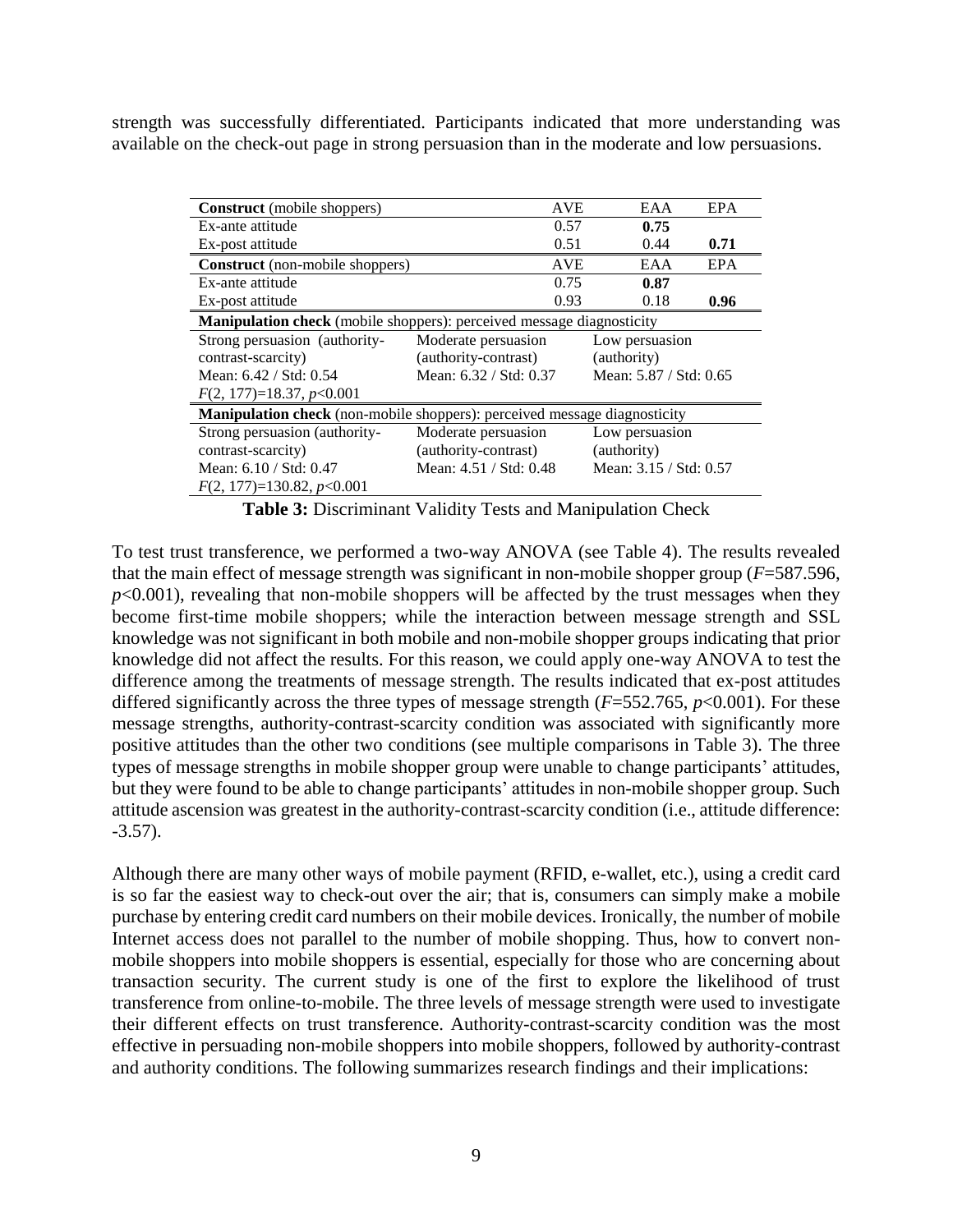| Two-way ANOVA test (mobile shopper)          |                            |                         |                |                 |                                   |
|----------------------------------------------|----------------------------|-------------------------|----------------|-----------------|-----------------------------------|
| Source                                       | SS (Type III)              | Df                      |                | MS              | $\boldsymbol{F}$                  |
| Intercept                                    | 7232.67                    | 1                       |                | 7232.67         | 38757.95                          |
| Message strength                             | 0.92                       | $\overline{c}$          |                | 0.46            | 2.45                              |
| SSL knowledge                                | 0.01                       | $\mathbf{1}$            |                | 0.01            | 0.03                              |
| Message strength $\times$ SSL knowledge      | 0.49                       | $\overline{c}$          |                | 0.25            | 1.32                              |
| Error                                        | 32.47                      | 174                     |                | 0.19            |                                   |
| Corrected total                              | 33.88                      | 179                     |                |                 |                                   |
| Two-way ANOVA test (non-mobile shopper)      |                            |                         |                |                 |                                   |
| Source                                       | SS (Type III)              | Df                      |                | MS              | $\boldsymbol{F}$                  |
| Intercept                                    | 3642.00                    | 1                       |                | 3642.00         | 16173.66                          |
| Message strength                             | 264.63                     | $\overline{2}$          |                | 132.32          | 587.60*                           |
| SSL knowledge                                | 0.85                       | $\mathbf{1}$            |                | 0.85            | 3.75                              |
| Message strength× SSL knowledge              | 2.34                       | $\overline{2}$          |                | 1.17            | 5.20                              |
| Error                                        | 39.18                      | 174                     |                | 0.23            |                                   |
| Corrected total                              | 307.00                     | 179                     |                |                 | * $p<0.001$                       |
| One-way ANOVA test (non-mobile shopper)      |                            |                         |                |                 |                                   |
| Source                                       | $\overline{SS}$ (Type III) | Homogeneity             | Df             | MS              | F                                 |
| Intercept                                    | 3642.00                    | $F = 3.43$              | 1              | 3642.00         | 15214.93                          |
| Message strength                             | 264.63                     | $df_1=2$                | $\overline{2}$ | 132.32          | 552.77*                           |
| Error                                        | 42.37                      | $df_2 = 177$            | 177            | 0.24            |                                   |
| Corrected total                              | 307.00                     | $p=0.03$                | 179            |                 | * $p<0.001$                       |
|                                              |                            |                         |                |                 |                                   |
| Multiple comparison (non- mobile shopper)    |                            |                         |                |                 |                                   |
| Turkey HSD condition $(I)$                   | Comparison                 | Mean difference $(I-J)$ |                |                 | 95% confidence                    |
|                                              | condition $(J)$            |                         |                |                 | interval                          |
|                                              |                            |                         |                | Lower           | Upper                             |
|                                              |                            |                         |                | bound           | bound                             |
| 1. Authority (mean: 3.06)                    | 2                          | $-1.36*$                |                | $-1.57$         | $-1.16$                           |
|                                              | 3                          | $-2.97*$                |                | $-3.17$         | $-2.76$                           |
| 2. Authority-contrast (mean: 4.42)           |                            | $1.36*$                 |                | 1.16            | 1.57                              |
|                                              | 3                          | $-1.61*$                |                | $-1.81$         | $-1.40$                           |
| 3. Authority-contrast-scarcity (mean: 6.02)  | 1                          | 2.97*                   |                | 2.76            | 3.17                              |
| * $p<0.001$                                  | $\overline{2}$             | $1.61*$                 |                | 1.40            | 1.81                              |
|                                              | Ex-ante                    | Ex-post                 | Difference     | $t$ -value      | Transfer                          |
| Trust transference test (mobile shopper)     | attitude                   | attitude                |                |                 | status                            |
| Authority                                    | 6.31                       | 6.32                    | $-0.01$        | $-0.09$         | unchanged                         |
| Authority-contrast                           | 6.36                       | 6.43                    | $-0.07$        | $-1.36$         | unchanged                         |
| Authority-contrast-scarcity                  | 6.19                       | 6.26                    | $-0.07$        | $-9.42$         | unchanged                         |
|                                              | Ex-ante                    | Ex-post                 | Difference     | <i>t</i> -value | Transfer                          |
| Trust transference test (non-mobile shopper) | attitude                   | attitude                |                |                 | status                            |
| Authority                                    | 2.23                       | 3.01                    | $-0.78$        | $-6.00*$        | ascension                         |
| Authority-contrast                           | 2.31                       | 4.42                    | $-2.11$        | $-16.02*$       | ascension                         |
| Authority-contrast-scarcity                  | 2.45                       | 6.02                    | $-3.57$        | $-32.12*$       | ascension<br>$\frac{1}{2}p<0.001$ |

**Table 4.** The Experiment Results

First, TTF was found persuasive for non-mobile shoppers. As a result, presenting authoritycontrast-scarcity principle to non- (and hence first-time) mobile shoppers is necessary because they rely on objective evidence to avoid making a wrong decision. TTF showed no impact on experienced shoppers. It is because they already understand the safety of mobile shopping, As a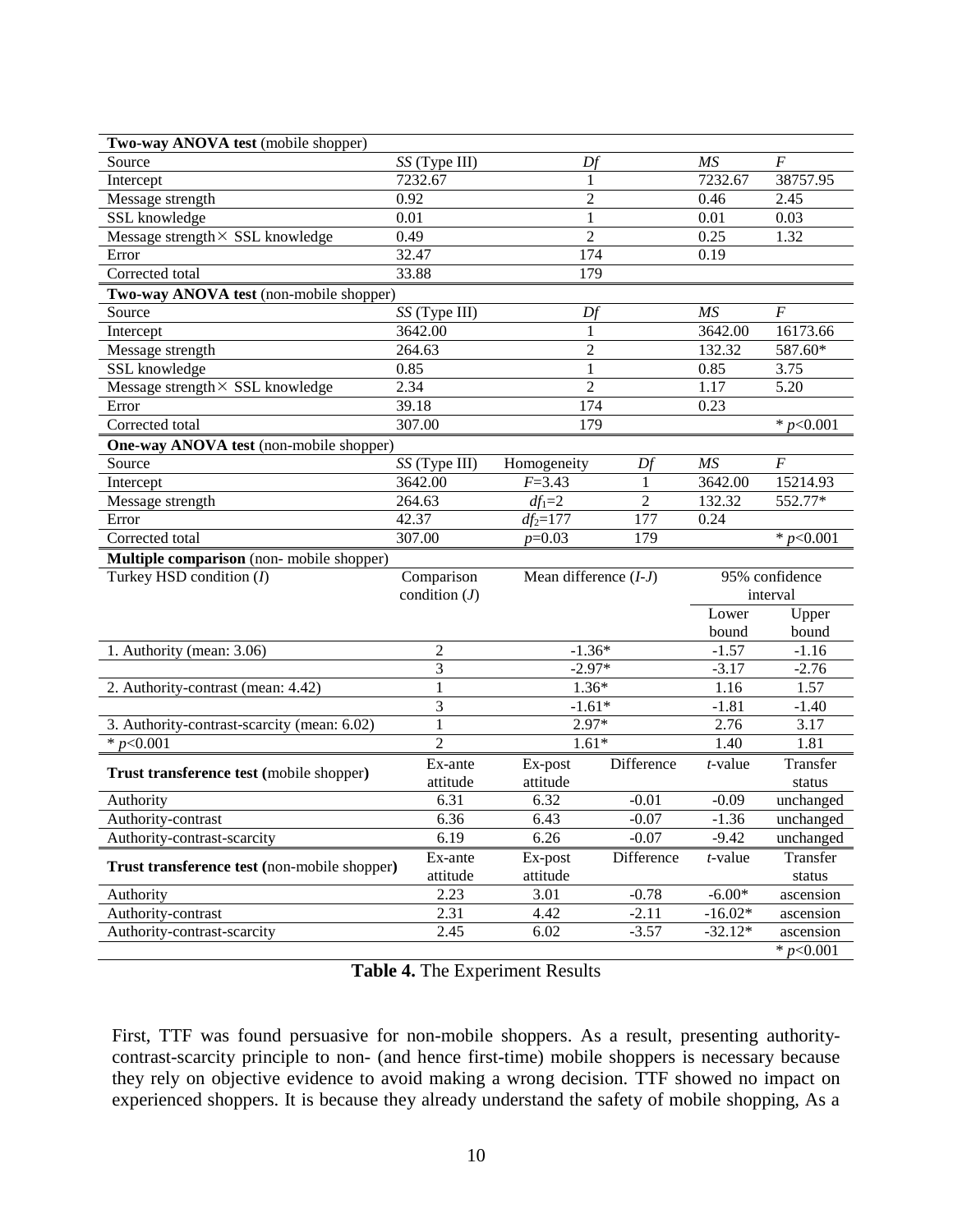result, no trust message needs to be shown on the check-out pages. Practically speaking, proprietors can make a pop-up window showing the authority-contrast-scarcity message for firsttime shopping. Once they understand the safety of mobile shopping, they can click the "Do Not Show This Window Again" button. Thus, experienced shopper will not see the message again.

Second, SSL knowledge (either it is right or wrong) presented no interaction with message strength in both shopper groups. This implies that the implementation of TTF is unrelated to the SSL knowledge. Contrary to conventional belief that SSL knowledge may foster online shopping security mechanism, we proved that trust message on mobile shopping is irrelevant to shoppers' prior security knowledge. Thus, proprietors can implement TTF without considering shoppers' knowledge on security.

Third, presenting information for the right recipient at appropriate time is considered to be important to consumer information processing (Adaval, 2001). For those who worry about the security of using credit cards over the air, the proposed Level-3 TTF is suggested to be prompted at the check-out page of any APP store so that non-mobile shoppers are able to contrast the receiving persuasion messages to see whether that messages are the same with the ones they have ever seen from desktop online shopping. Therefore, the implementation of TTF at the check-out page of an APP store not only diminishes non-mobile shoppers' concerns about credit card security but also assists them transferring their trust from online credit card shopping to mobile credit card shopping.

### *References*

- Adaval, R. (2001). Sometimes It Just Feels Right: The Differential Weighting of Affect‐Consistent and Affect‐Inconsistent Product Information. *Journal of Consumer Research*, 28(1), pp. 1- 17.
- Au, Y. A., & Kauffman, R. J. (2008). The economics of mobile payments: Understanding stakeholder issues for an emerging financial technology application. *Electronic Commerce Research and Applications,* 7(2), pp. 141-164.
- Brandweiner, N. (2013). Trust issues slowing consumer adoption of mobile payment services study. Available from http://www.cmo.com/content/cmocom/home/articles/2013/5/31/trust\_issues\_slowing.frame.html
- Chase, R. B., & Dasu, S. (2001). Want to perfect your company's service? Use behavioral science. *Harvard business review*, 79(6), p. 78.
- Cialdini, R. B. (1993). Influence (rev): *The Psychology of Persuasion*. HarperCollins.
- Fuller, M. A., Serva, M. A., & Benamati, J. (2007). Seeing is believing: The transitory influence of reputation information on e‐commerce trust and decision making. *Decision Sciences*, 38(4), pp. 675-699.
- Hair, J. F., Black, B., Babin, B., Anderson, R. E., and Tatham, R. L. *Multivariate Data Analysis*. Prentice Hall, Englewood Cliffs, NJ, 2006.